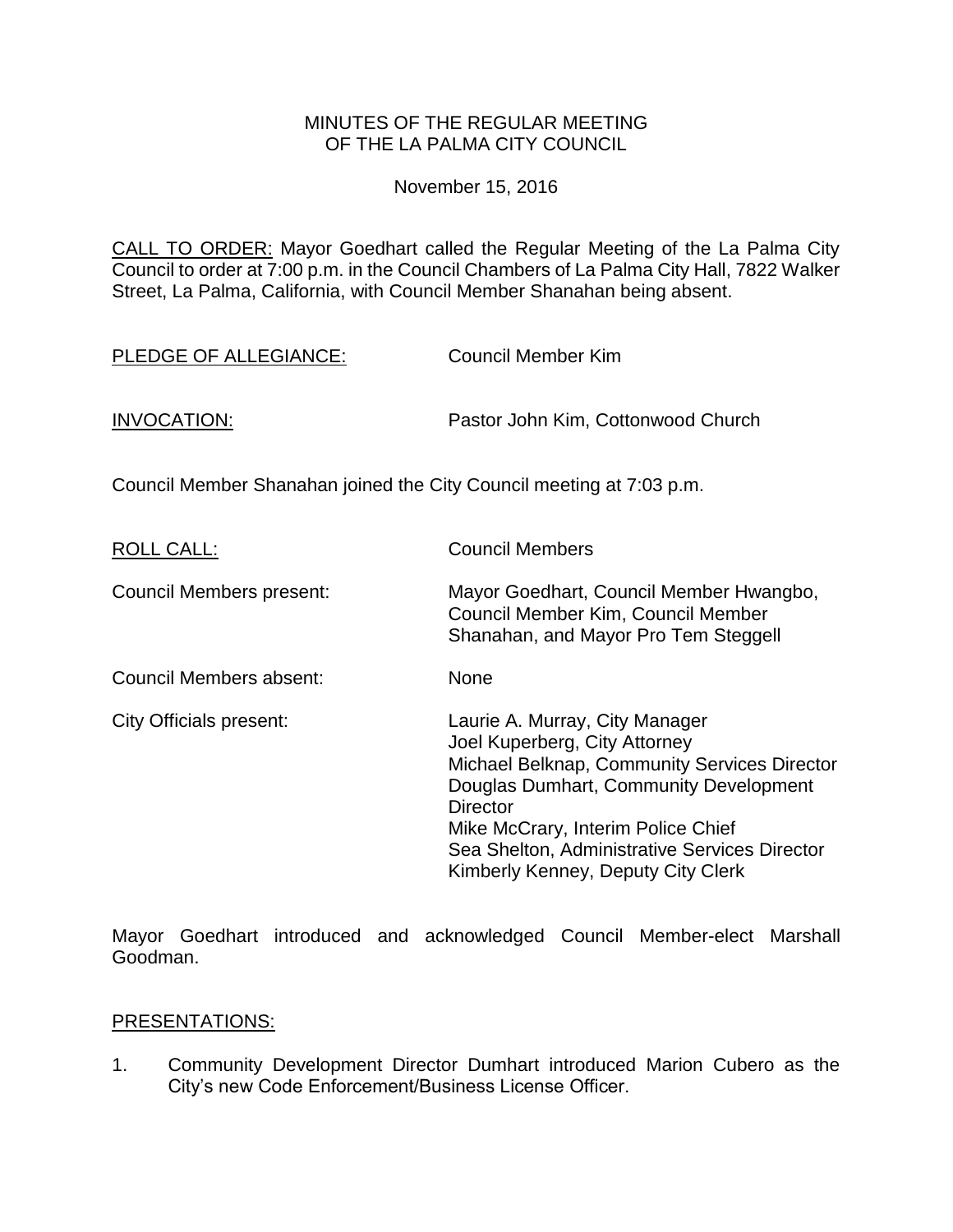- 2. Recreation [Leader Adams presented Melissa Uribe as the 2016-17 Lead La Palma](http://lapalma.granicus.com/MediaPlayer.php?view_id=&clip_id=1041&meta_id=137176)  Ambassador. She closed by presenting [Ashley Noh and Daisy Martinez as the](http://lapalma.granicus.com/MediaPlayer.php?view_id=&clip_id=1041&meta_id=137176)  2016-17 [Supportive La Palma](http://lapalma.granicus.com/MediaPlayer.php?view_id=&clip_id=1041&meta_id=137176) Ambassadors.
- 3. [Mayor Goedhart presented a Proclamation to Mariann Ivan, American Diabetes](http://lapalma.granicus.com/MediaPlayer.php?view_id=&clip_id=1041&meta_id=137178)  [Association Manager of Development, in recognition of November as National](http://lapalma.granicus.com/MediaPlayer.php?view_id=&clip_id=1041&meta_id=137178)  [Diabetes Month.](http://lapalma.granicus.com/MediaPlayer.php?view_id=&clip_id=1041&meta_id=137178)

# [ORAL COMMUNICATIONS:](http://lapalma.granicus.com/MediaPlayer.php?view_id=&clip_id=1041&meta_id=137181)

Robert Simpson, Ph.D, Cypress College President, announced his upcoming retirement; announced the College's 50th anniversary celebration; introduced the Americana Awards Kick-Off event; announced the upcoming March 4, 2017, Americana Awards presentation; presented Burt and Gail Poan as the 2016 La Palma Citizens of the Year; and closed by thanking Council Member Shanahan for his service as a member on the Cypress College Foundation.

Council Member Shanahan commended Dr. Robert Simpson for his many years of dedicated service as an educator and Cypress College President.

Larry Herman, a La Palma resident, congratulated Burt and Gail Poan as the 2016 La Palma Citizens of the Year; congratulated Mayor Goedhart, Council Member Kim, and Council Member-elect Goodman on the election; reported on the empty tree wells in the City and asked for the reasoning behind not replacing trees; and requested to speak on Consent Calendar Item 6.

Mayor Goedhart responded that not replacing the trees is a result of the drought and that these matters would be discussed at the upcoming strategic planning meeting in January 2017.

### RECESS THE [CITY COUNCIL AND CONVENE AS THE CITY OF LA PALMA AS](http://lapalma.granicus.com/MediaPlayer.php?view_id=&clip_id=1041&meta_id=137186)  [SUCCESSOR AGENCY TO THE DISSOLVED COMMUNITY DEVELOPMENT](http://lapalma.granicus.com/MediaPlayer.php?view_id=&clip_id=1041&meta_id=137186)  [COMMISSION AT 7:24 P.M.](http://lapalma.granicus.com/MediaPlayer.php?view_id=&clip_id=1041&meta_id=137186)

Deputy City Clerk Kenney [stated, "The City Council will now recess and convene as the](http://lapalma.granicus.com/MediaPlayer.php?view_id=&clip_id=1041&meta_id=137187)  [Successor Agency to the Dissolved Community Development Commission of the City La](http://lapalma.granicus.com/MediaPlayer.php?view_id=&clip_id=1041&meta_id=137187)  Palma. [Members of the La Palma City Council receive no compensation or stipend as a](http://lapalma.granicus.com/MediaPlayer.php?view_id=&clip_id=1041&meta_id=137187)  [result of convening or participating in the Successor Agency or otherwise as serving as](http://lapalma.granicus.com/MediaPlayer.php?view_id=&clip_id=1041&meta_id=137187)  [members of the Successor Agency."](http://lapalma.granicus.com/MediaPlayer.php?view_id=&clip_id=1041&meta_id=137187)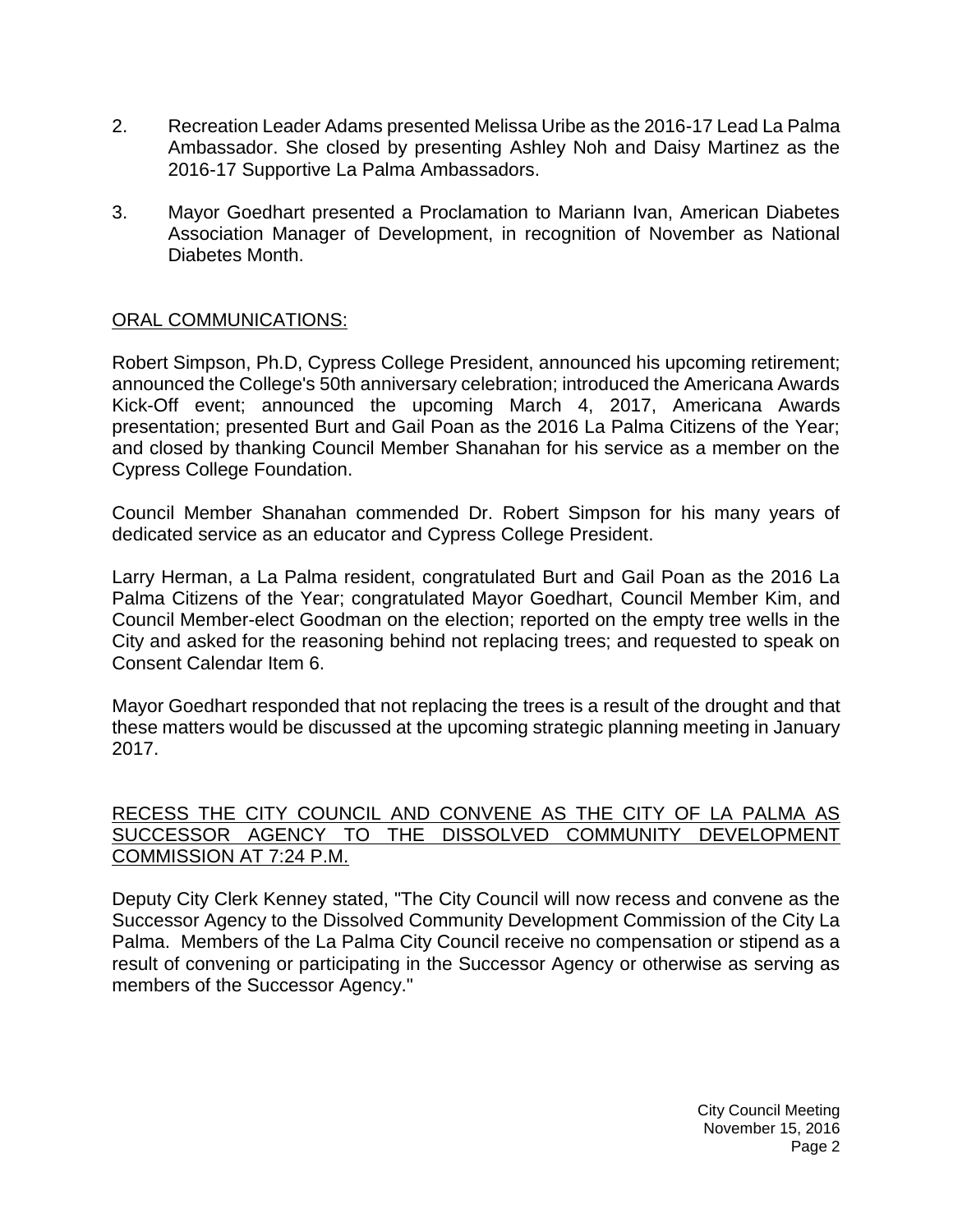## [CONSENT CALENDAR](http://lapalma.granicus.com/MediaPlayer.php?view_id=&clip_id=1041&meta_id=137188)

A. Approval of Successor Agency Minutes

Minutes of the October 18, 2016, Regular Meeting of the Successor Agency.

B. Approval of Register of Demands

Resolution No. SA 2016-08 approving the Successor Agency Registers of Demands for November 1, 2016.

Council Member Kim made a motion to approve Consent Calendar Items A and B.

The motion was seconded by Council Member Shanahan and carried on the following vote:

- AYES: Mayor Goedhart, Council Member Hwangbo, Council Member Kim, Council Member Shanahan, and Mayor Pro Tem Steggell
- NOES: None

#### PUBLIC HEARINGS

None Scheduled.

### REGULAR ITEMS

None Scheduled.

### [ADJOURN THE CITY OF LA PALMA AS SUCCESSOR AGENCY TO THE DISSOLVED](http://lapalma.granicus.com/MediaPlayer.php?view_id=&clip_id=1041&meta_id=137197)  [COMMUNITY DEVELOPMENT COMMISSION, AND RECONVENE AS THE CITY](http://lapalma.granicus.com/MediaPlayer.php?view_id=&clip_id=1041&meta_id=137197)  [COUNCIL AT 7:25 P.M.](http://lapalma.granicus.com/MediaPlayer.php?view_id=&clip_id=1041&meta_id=137197)

### [CONSENT CALENDAR](http://lapalma.granicus.com/MediaPlayer.php?view_id=&clip_id=1041&meta_id=137198)

1. Waive the Reading of All Ordinances

Waive the reading of all Ordinances in their entirety and read by title only.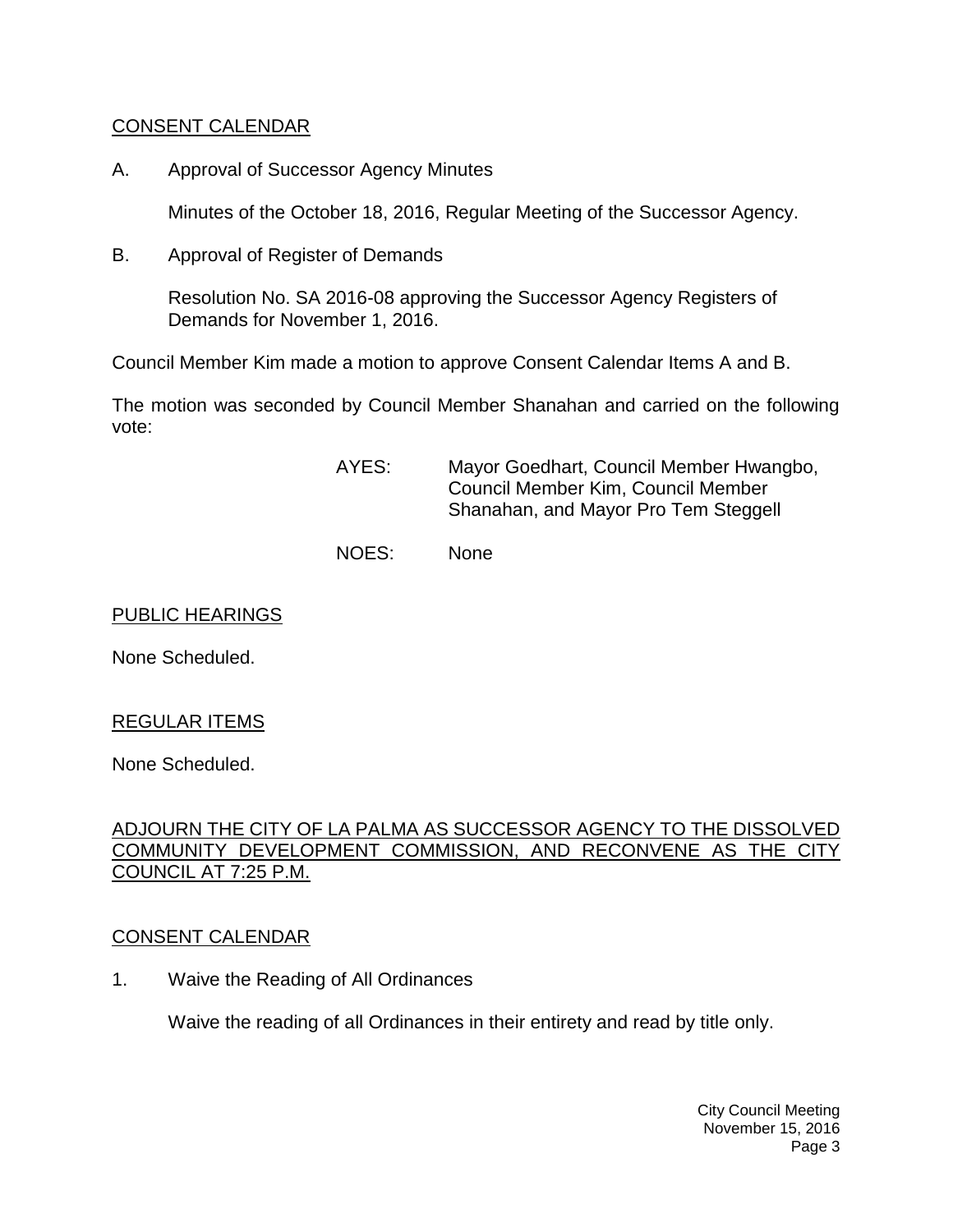2. Approval of Council Minutes

Minutes of the October 18, 2016, Regular Meeting of the City Council.

3. [Approval of Register of Demands](http://lapalma.granicus.com/MediaPlayer.php?view_id=&clip_id=1041&meta_id=137203)

Resolution No. 2016-69 approving the Registers of Demands for November 1 and November 15, 2016.

Council Member Kim abstained from Payment No. 118668, Bank of America due to a financial conflict of interest.

4. Water Conservation Monthly Report for September 2016

Receive and file the Water Conservation Monthly Report for September 2016.

5. Notice of Completion and Acceptance of Work for the La Palma Avenue Rehabilitation Project from Moody Street to Valley View Street, City Project No. ST-334, Federal Project No. STPL-5319 (016)

Accept the work and authorize the Community Services Director to file the Notice of Completion and Acceptance of Work with the Orange County Recorder for the La Palma Avenue Rehabilitation Project from Moody Street to Valley View Street City Project No. ST-334, Federal Project No. STPL-5319 (016).

7. Destruction of Obsolete Departmental Records

Resolution No. 2016-70 authorizing the destruction of obsolete records pursuant to the California Government Code Section 34090.

8. Resolution Adopting the June 30, 2016, Measure M2 Expenditure Report

Resolution No. 2016-71 approving the annual Measure M2 expenditure report for Fiscal Year ending June 30, 2016.

Council Member Hwangbo made a motion to approve Consent Calendar Items 1, 2, 4, 5, 7, and 8, with Council Member Kim abstaining from Payment No. 118668 of Item 3.

The motion was seconded by Council Member Shanahan and carried on the following vote:

> AYES: Mayor Goedhart, Council Member Hwangbo, Council Member Kim, Council Member Shanahan, and Mayor Pro Tem Steggell

NOES: None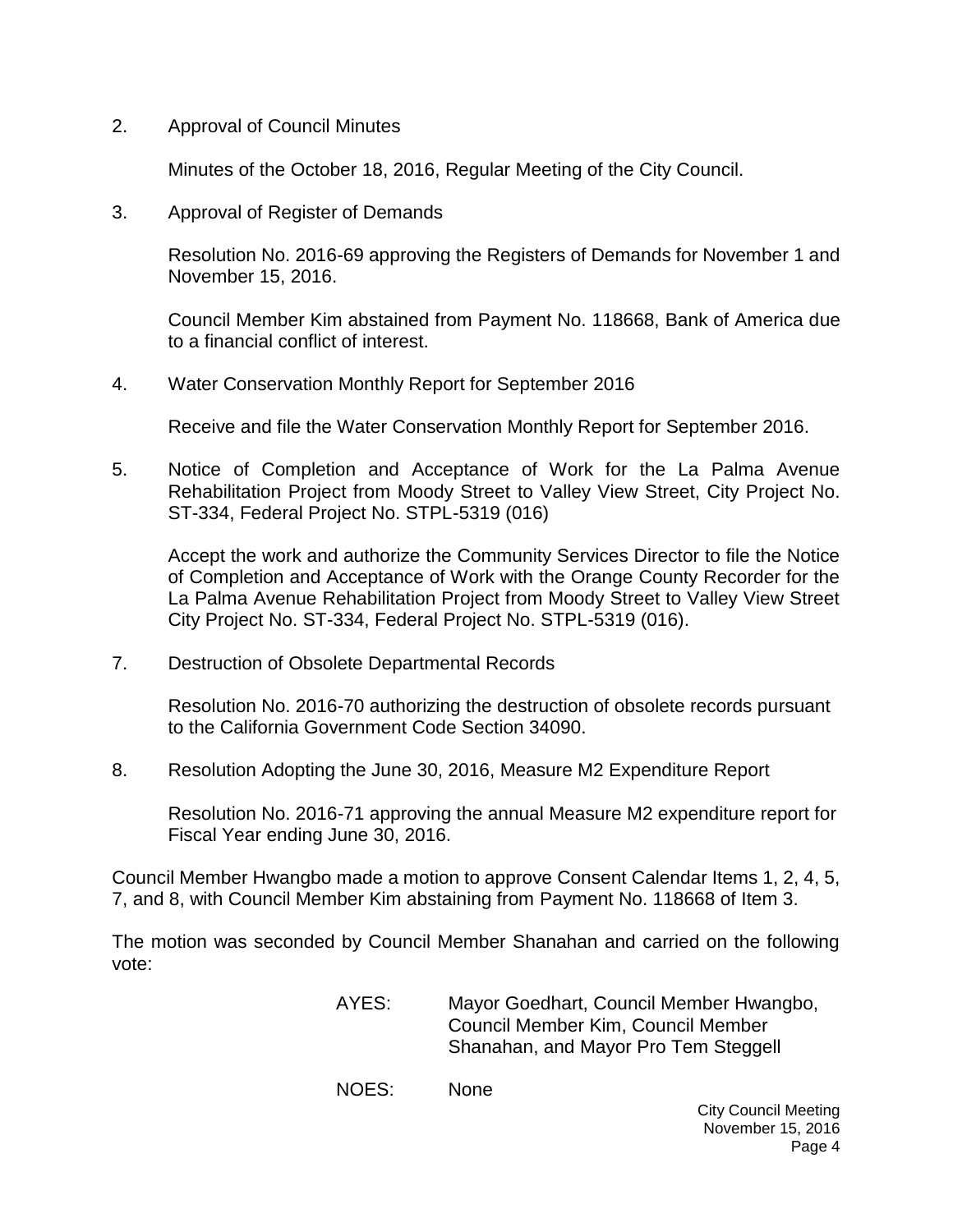### ITEMS PULLED FROM CONSENT CALENDAR

6. [Notice of Completion and Acceptance of Work for the Installation of Catch Basin](http://lapalma.granicus.com/MediaPlayer.php?view_id=&clip_id=1041&meta_id=137209)  [Inserts and Screens Project \(Phase II\)](http://lapalma.granicus.com/MediaPlayer.php?view_id=&clip_id=1041&meta_id=137209)

Mayor Goedhart pulled Item 6 from the Consent Calendar to allow for public comment.

Larry Herman, a La Palma resident, inquired about the amount of new catch basin screens that have been installed in the City.

Community Services Director Belknap responded that he cannot give an exact number to the amount of catch basin screens, but that this project was the completion of the second phase and final half of the project within the City.

Accept the work and authorize the Community Services Director to file the Notice of Completion and Acceptance of Work with the Orange County Recorder for the Installation of Catch Basin Insert and Screens Project (Phase II), City Project No. ST-338.

Council Member Shanahan made a motion to approve the Notice of Completion and Acceptance of Work for the Installation of Catch Basin Inserts and Screens Project (Phase II)

The motion was seconded by Council Member Kim and carried on the following vote:

> AYES: Mayor Goedhart, Council Member Hwangbo, Council Member Kim, Council Member Shanahan, and Mayor Pro Tem Steggell

NOES: None

### PUBLIC HEARING

None Scheduled.

### [REGULAR ITEMS](http://lapalma.granicus.com/MediaPlayer.php?view_id=&clip_id=1041&meta_id=137218)

9. [Adoption of an Ordinance Approving a Development Agreement Between the City](http://lapalma.granicus.com/MediaPlayer.php?view_id=&clip_id=1041&meta_id=137219)  [of La Palma and Foster Interstate Media, Inc., for a Double-sided Digital Display](http://lapalma.granicus.com/MediaPlayer.php?view_id=&clip_id=1041&meta_id=137219)  [Billboard at 6907 Marlin Circle, La Palma, California](http://lapalma.granicus.com/MediaPlayer.php?view_id=&clip_id=1041&meta_id=137219)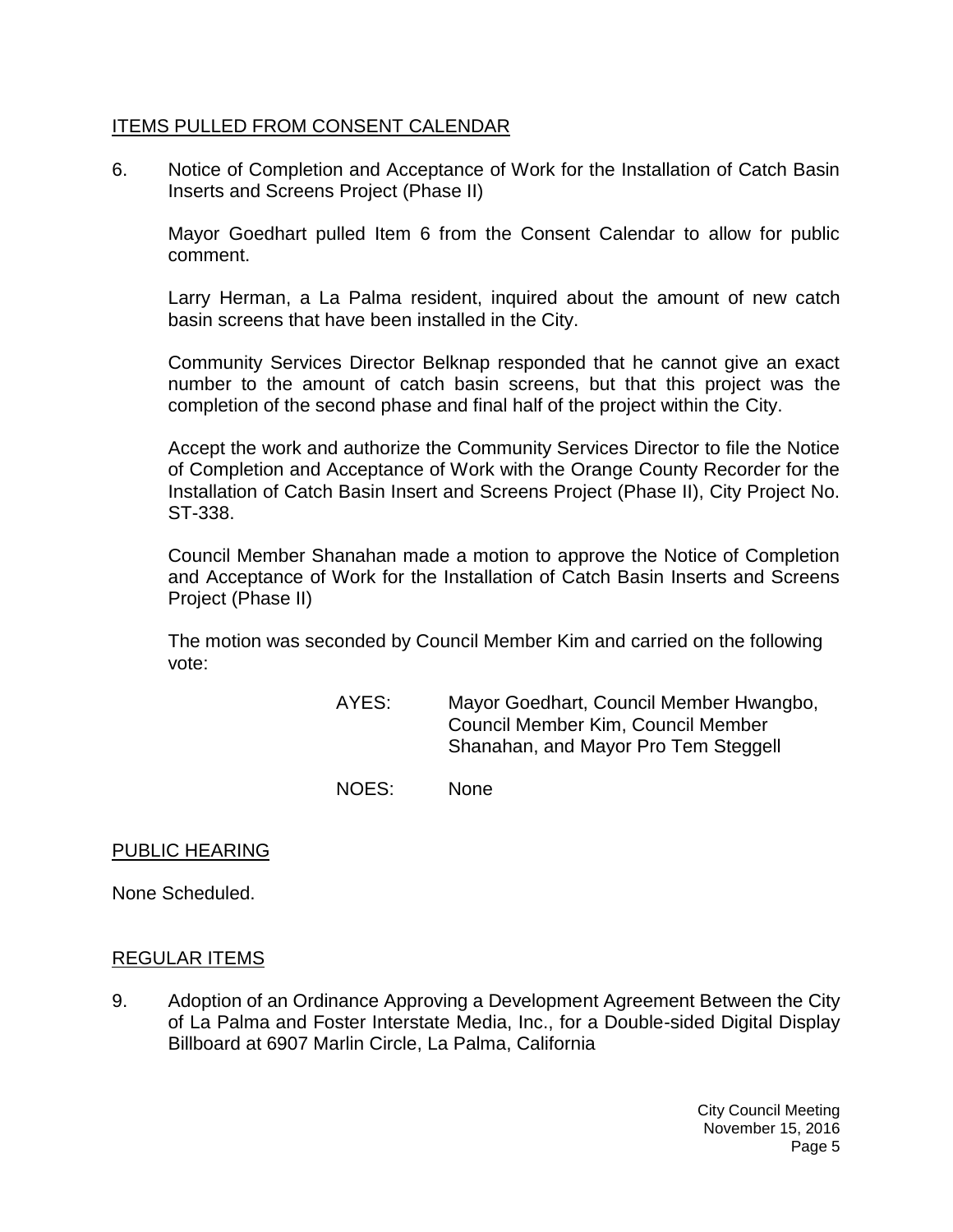Community Development Director Dumhart gave the Staff Report.

Council Comments and Questions:

Discussion ensued regarding City Council and Staff working on this project for two and a half years; that because of the City's financial condition, the City Council supports this project; that the billboard company needs to apply for their outdoor advertising application with CalTrans and that CalTrans has 60 days to respond; that trees will be replaced as requested by CalTrans; that once the CalTrans permits are completed, they will need to complete their structural drawings and soil testing; that after all the permits are completed with CalTrans, they can make application with the City; that the billboard construction may start in May or June 2017; and that it will take approximately two weeks to construct after plans have been approved.

Public Comment:

No members of the public wished to speak.

Order the second reading and adopt Ordinance No. 2016-10 approving the Development Agreement between the City of La Palma and Foster Interstate Media, Inc., for the construction, operation and maintenance of a double-sided digital display billboard at 6907 Marlin Circle.

Council Member Hwangbo made a motion to order the second reading and adopt Ordinance No. 2016-10 approving a Development Agreement between the City of La Palma and Foster Interstate Media, Inc., for a Double-sided Digital Display Billboard at 6907 Marlin Circle, La Palma, California

The motion was seconded by Council Member Kim and carried on the following vote:

> AYES: Mayor Goedhart, Council Member Hwangbo, Council Member Kim, Council Member Shanahan, and Mayor Pro Tem Steggell

NOES: None

### [COUNCILMEMBER AB1234 REPORTS, REPORTS FROM CITY-AFFILIATED](http://lapalma.granicus.com/MediaPlayer.php?view_id=&clip_id=1041&meta_id=137225)  [COMMITTEES, AND COUNCIL REMARKS](http://lapalma.granicus.com/MediaPlayer.php?view_id=&clip_id=1041&meta_id=137225)

**Council Member Shanahan** congratulated Mayor Goedhart, Council Member Kim, and Council Member-elect Goodman on their election; congratulated all elected officials in the County, Assembly, and State; thanked the Yes on Measure JJ Committee as it looks like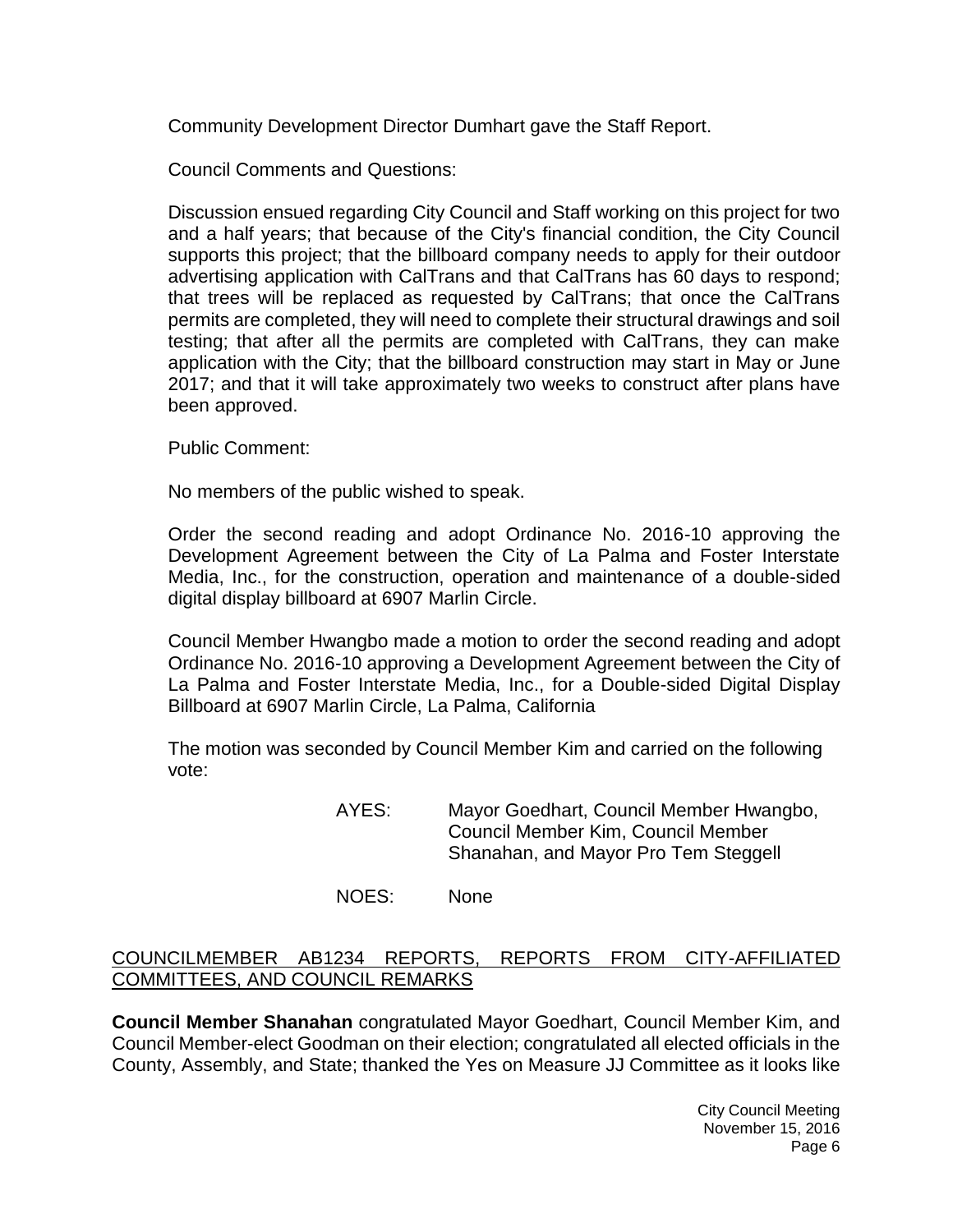the measure will pass; and reported that the timing of the signal at Carmenita when exiting the 91 west-bound has not been reset since the construction was completed.

**Mayor Pro Tem Steggell** congratulated Mayor Goedhart, Council Member Kim, and Council Member-elect Goodman on their election; attended the McDonald's Grand Re-Opening; and the La Palma Ambassador program.

**Council Member Hwangbo** congratulated Mayor Goedhart, Council Member Kim, and Council Member-elect Goodman on their election; the Orange County Vector Control District (OCVCD) Trustee meeting; the City of Cypress Mayor's Prayer Breakfast; the Red Ribbon Week Pancake Breakfast; and the McDonald's Grand Re-Opening. He closed by announcing that he plans to attend the upcoming Buena Park Mayor's Prayer breakfast and wished everyone a Happy Thanksgiving.

**Council Member Kim** attended the Orange County Sanitation District (OCSD) Board meeting; the Red Ribbon Week Pancake Breakfast; the McDonald's Grand Re-Opening; the La Palma Ambassador program; the OCSD Legislative Affairs meeting; the OCSD Administrative Committee meeting; and congratulated Mayor Goedhart, Council Member Kim, and Council Member Elect Goodman on their election.

**Mayor Goedhart** attended the Red Ribbon Week Pancake Breakfast; the McDonald's Grand Re-Opening; congratulated Council Member Kim and Council Member-elect Goodman on the election; congratulated the community on the success of Measure JJ; that the City Council looks forward to planning for the future of the city instead of always planning for a financial crisis; and closed by wishing everyone a Happy Thanksgiving.

### [CITY MANAGER REMARKS](http://lapalma.granicus.com/MediaPlayer.php?view_id=&clip_id=1041&meta_id=137231)

**City Manager Murray** congratulated Mayor Goedhart, Council Member Kim, and Council Member-elect Goodman on their election and wished everyone a Happy Thanksgiving.

### [CITY ATTORNEY REMARKS](http://lapalma.granicus.com/MediaPlayer.php?view_id=&clip_id=1041&meta_id=137233)

**City Attorney Kuperberg** congratulated Mayor Goedhart, Council Member Kim, and Council Member-elect Goodman on their election and wished everyone a Happy Thanksgiving.

#### [CLOSED SESSION](http://lapalma.granicus.com/MediaPlayer.php?view_id=&clip_id=1041&meta_id=137235)

#### CS-1. [PUBLIC EMPLOYEE PERFORMANCE EVALUATION](http://lapalma.granicus.com/MediaPlayer.php?view_id=&clip_id=1041&meta_id=137236)